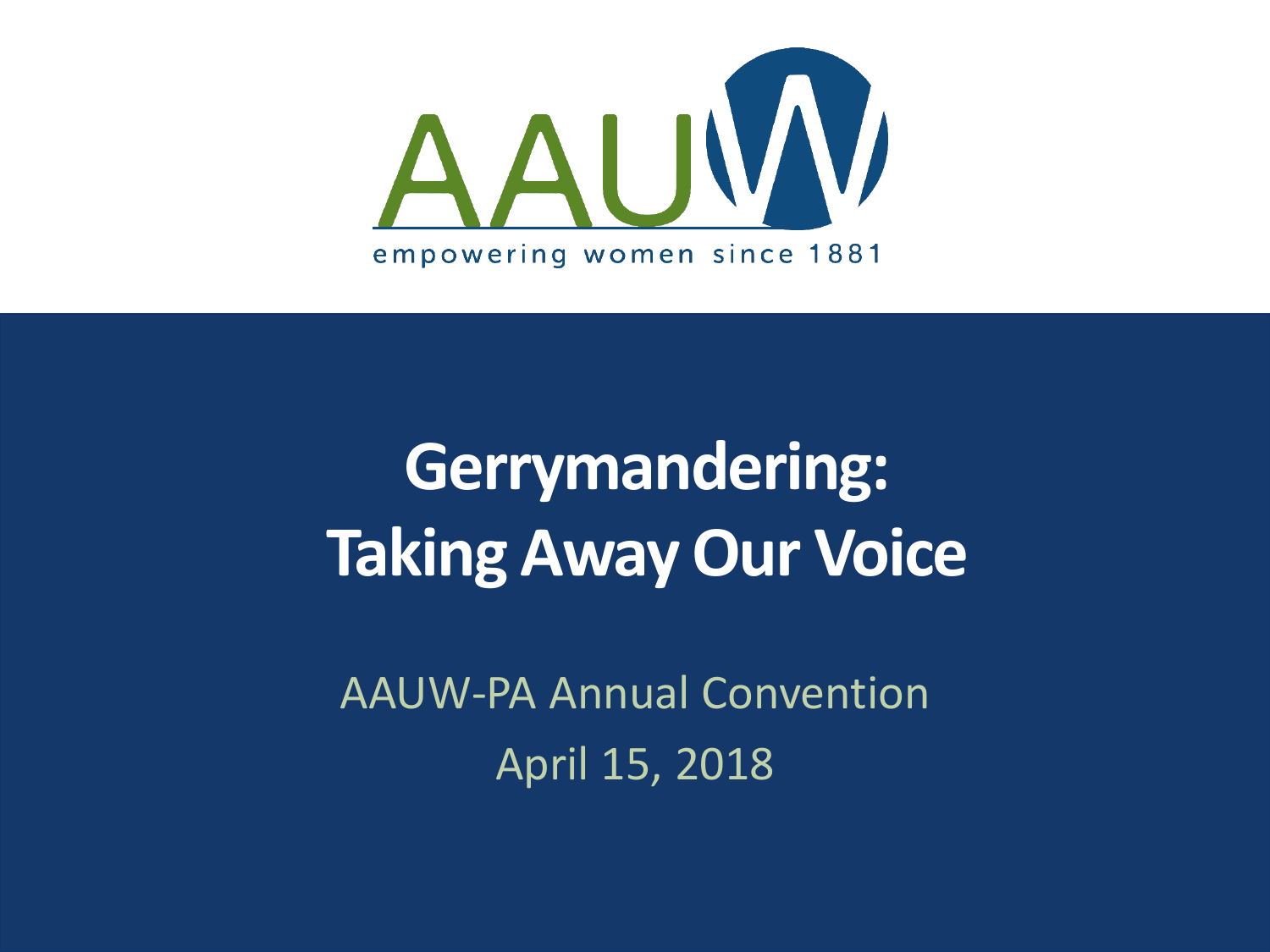### **WHAT IS GERRYMANDERING AND WHY CARE**

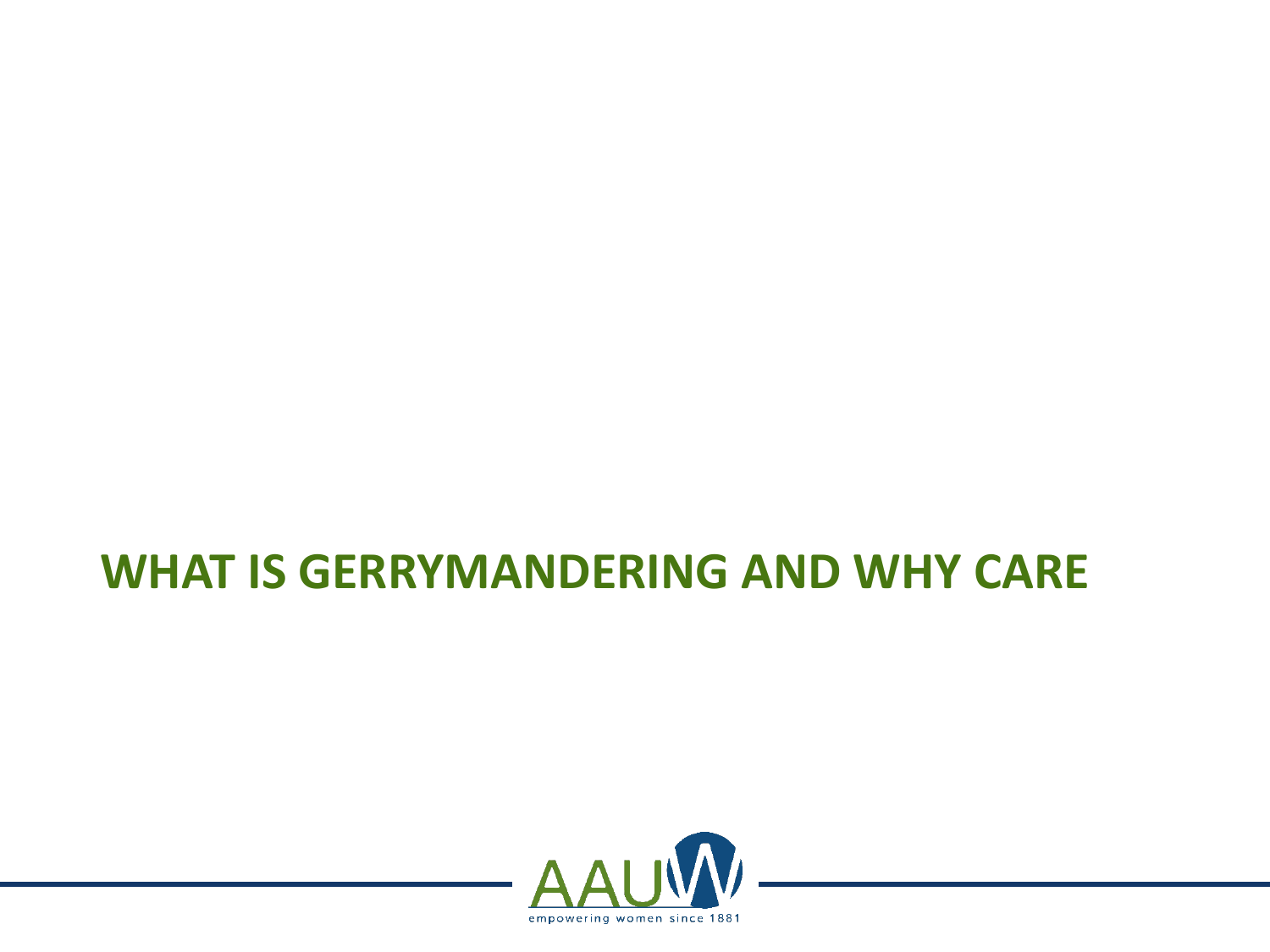# **Original Gerrymander**

- In 1812, Massachusetts Governor Elbridge Gerry backed a redistricting plan favoring his party, with one district so convoluted that it looked like a salamander.
- We've been calling the practice of manipulating electoral maps for political advantage gerrymandering ever since.
- And, both major political parties are equal offenders.



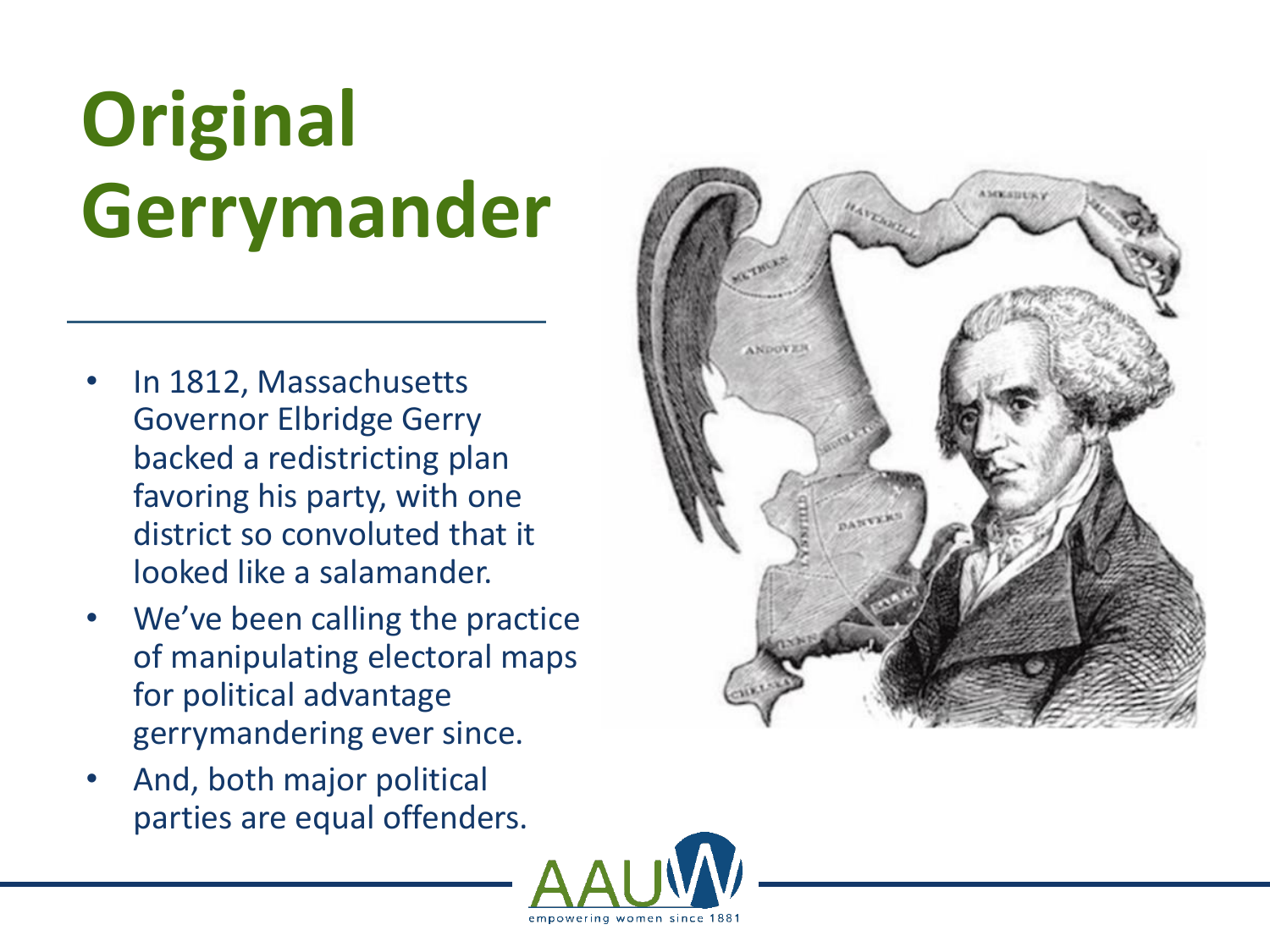### **Redistricting Is. . . . .**

The process of redrawing voting district lines to reflect population changes after every U.S. Census

- **Congressional districts**, define who represents you in the U.S. House of Representatives
	- Currently 18 Congressional districts in Pennsylvania
- **State legislative districts**, define who represents you in the PA Senate and PA House. Based on where you live, you're assigned to two state legislative districts: a PA Senate district and a PA House district.
	- Currently 50 PA Senate districts and 203 PA House districts

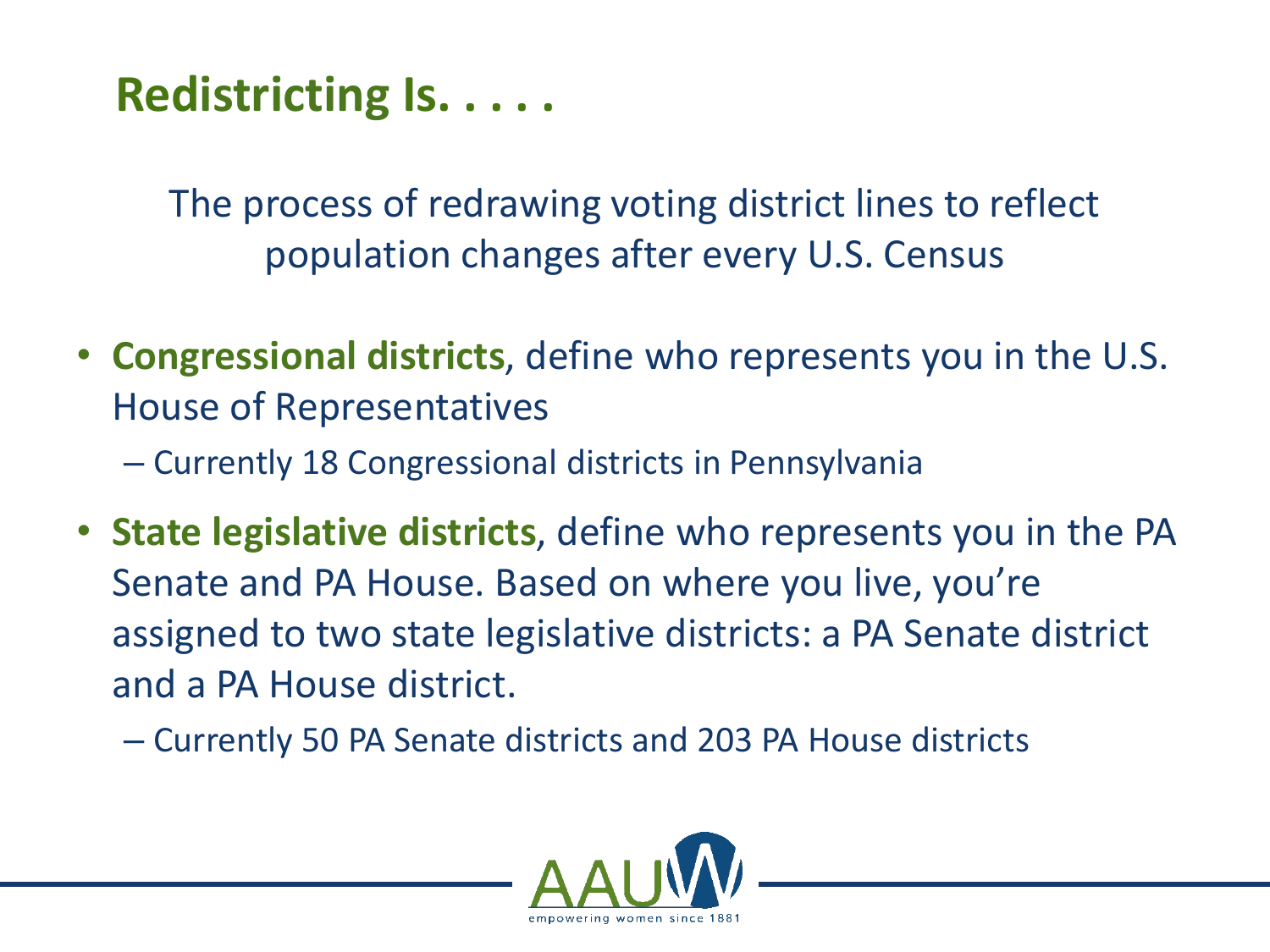### **Congressional -- U.S. House of Representatives Redistricting Process**

- There is no federally mandated process
	- Except population requirement –all districts must be roughly same population
- Pennsylvania has no laws or regulations defining a process
	- Nor what criteria should be applied to ensure new district boundaries are fair
- Done through the regular PA legislative process
	- A bill defining the district boundaries is passed by both the PA House and Senate and signed by the governor
- Result -- the majority party can draw maps any way it pleases
	- Depending who's in the governor's office, can end up with exclusive control over the result

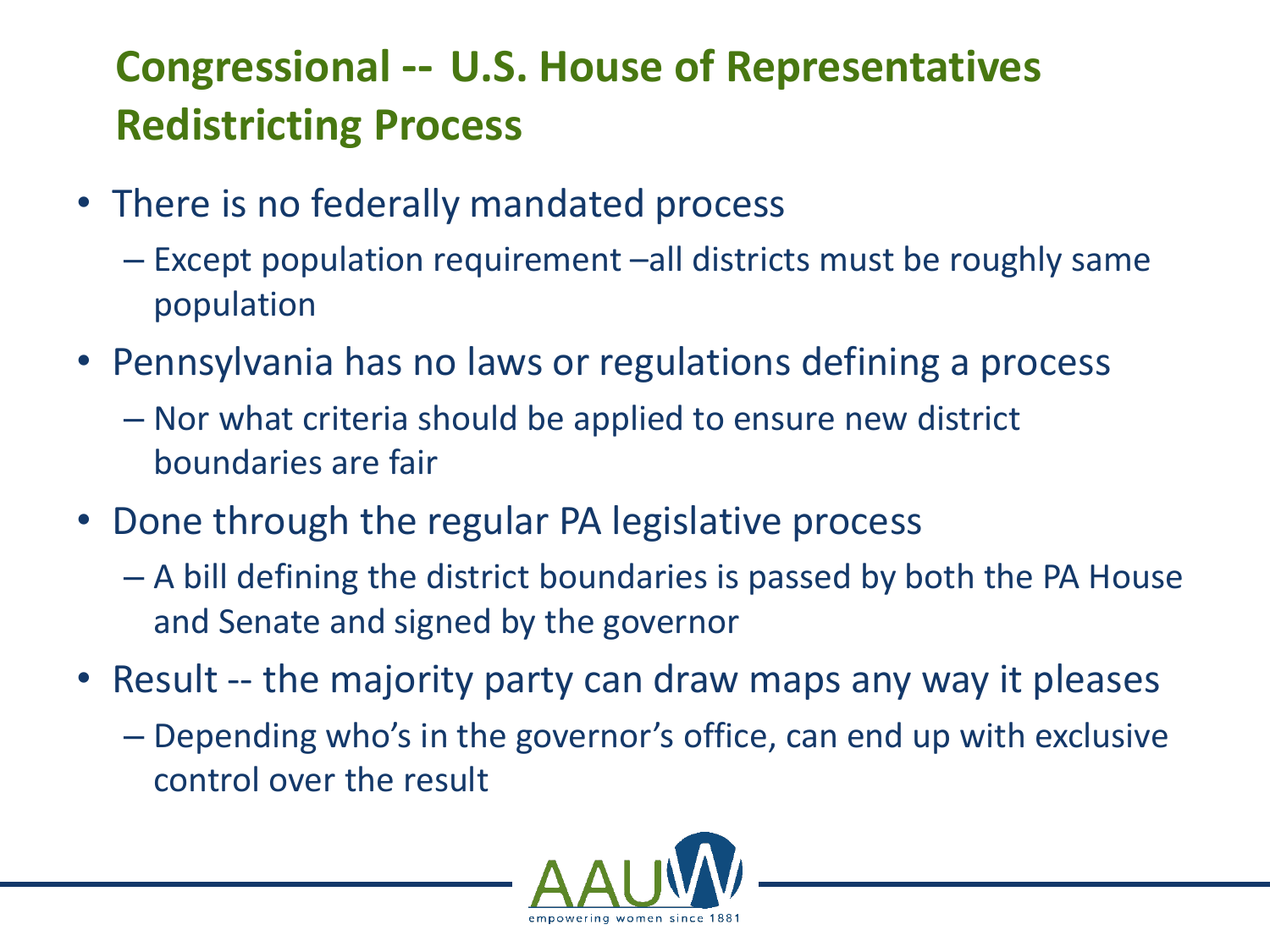

## **7 th Congressional had a shape so incongruous, it was known as "Goofy Kicking Donald Duck"**

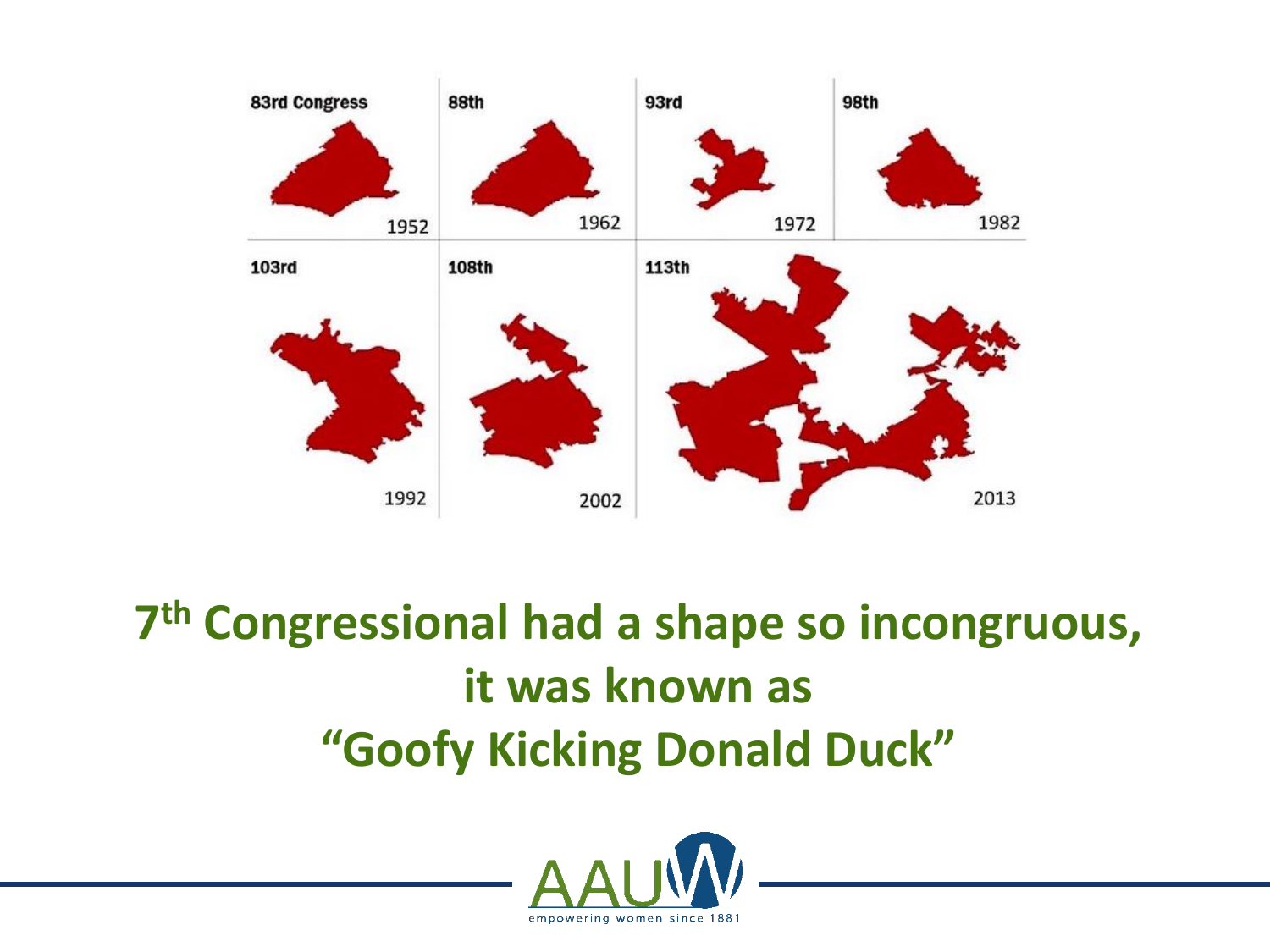

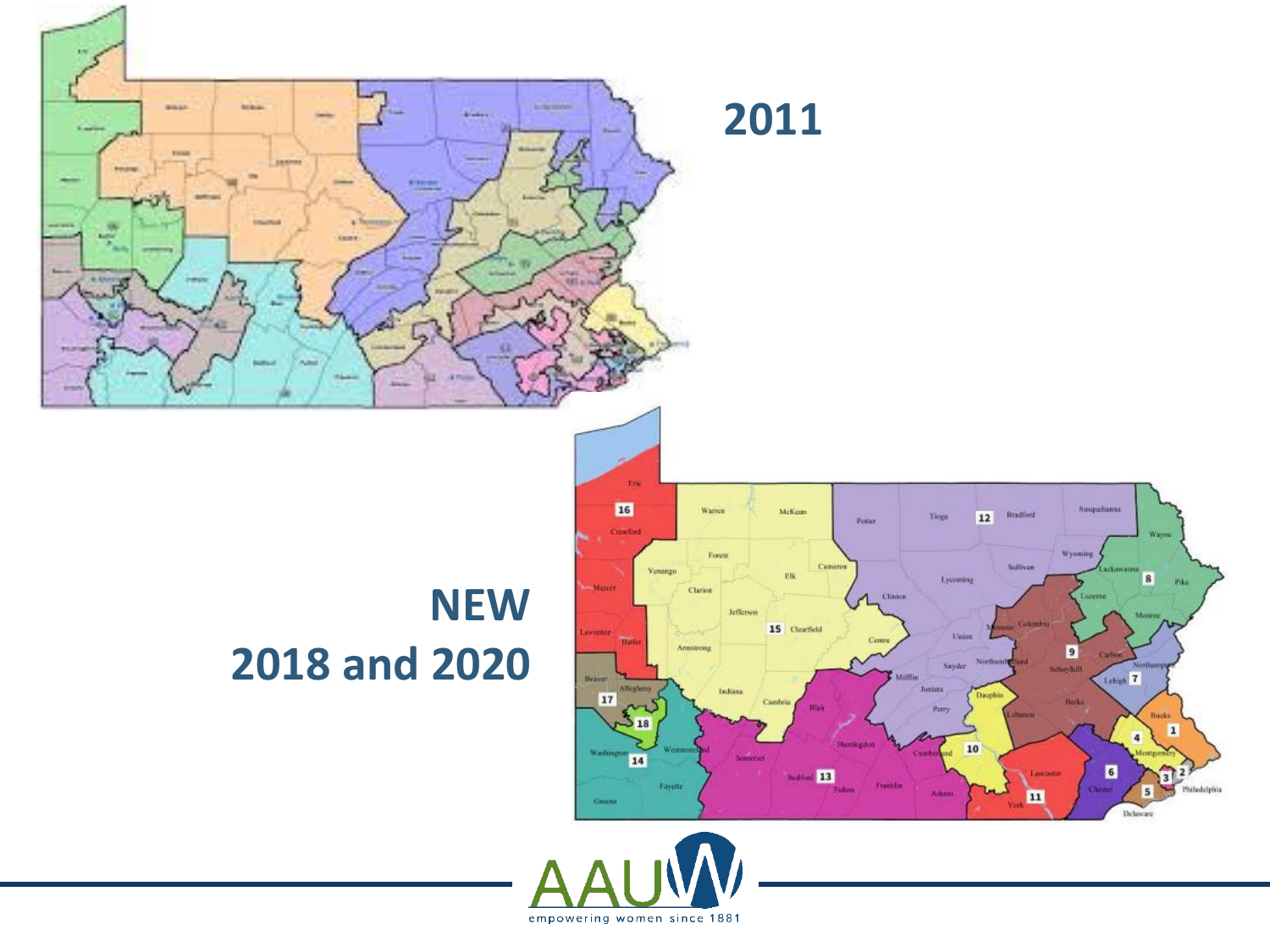### **Pennsylvania Legislative Redistricting Process**

- Article II, Section 17 of Pennsylvania Constitution
	- Drawn by a five-member commission
		- Four of these are the majority and minority leaders of the PA House and Senate
		- These four then select a fifth member to serve as the commission chair.
		- If the four cannot agree, then the PA Supreme Court appoints a chair
- Article II, Section 16 of Pennsylvania Constitution
	- Requires these districts "be composed of compact and contiguous territory as nearly equal in population as practicable" and to avoid dividing a "county, city, incorporated town, borough, township or ward" unless absolutely necessary.
	- Legislature does not vote on the commission's plans, and the governor has no power to sign or veto the
		- Only a citizen can file a appeal to the Pennsylvania Supreme Court
		- This gives party leaders enormous power over rank-and-file members of their respective caucuses: if a member proves to be too independent, they may be punished, usually by drawing them out of a "safe" district into one dominated by the other party.
		- It also lets incumbent legislators draw their own districts—a clear conflict of interest from the start.

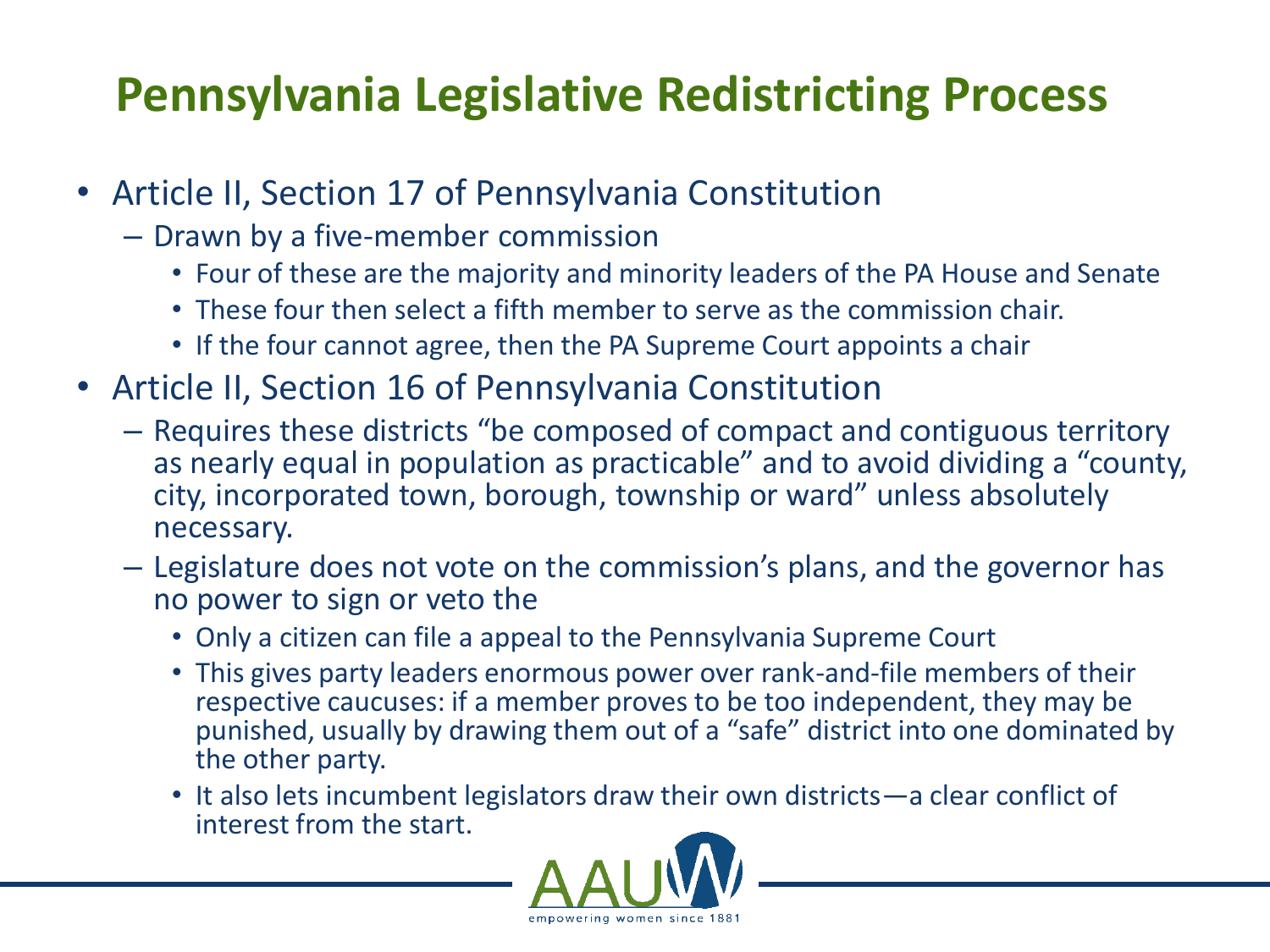### **PA House**





#### **PA Senate**

empowering women since 1881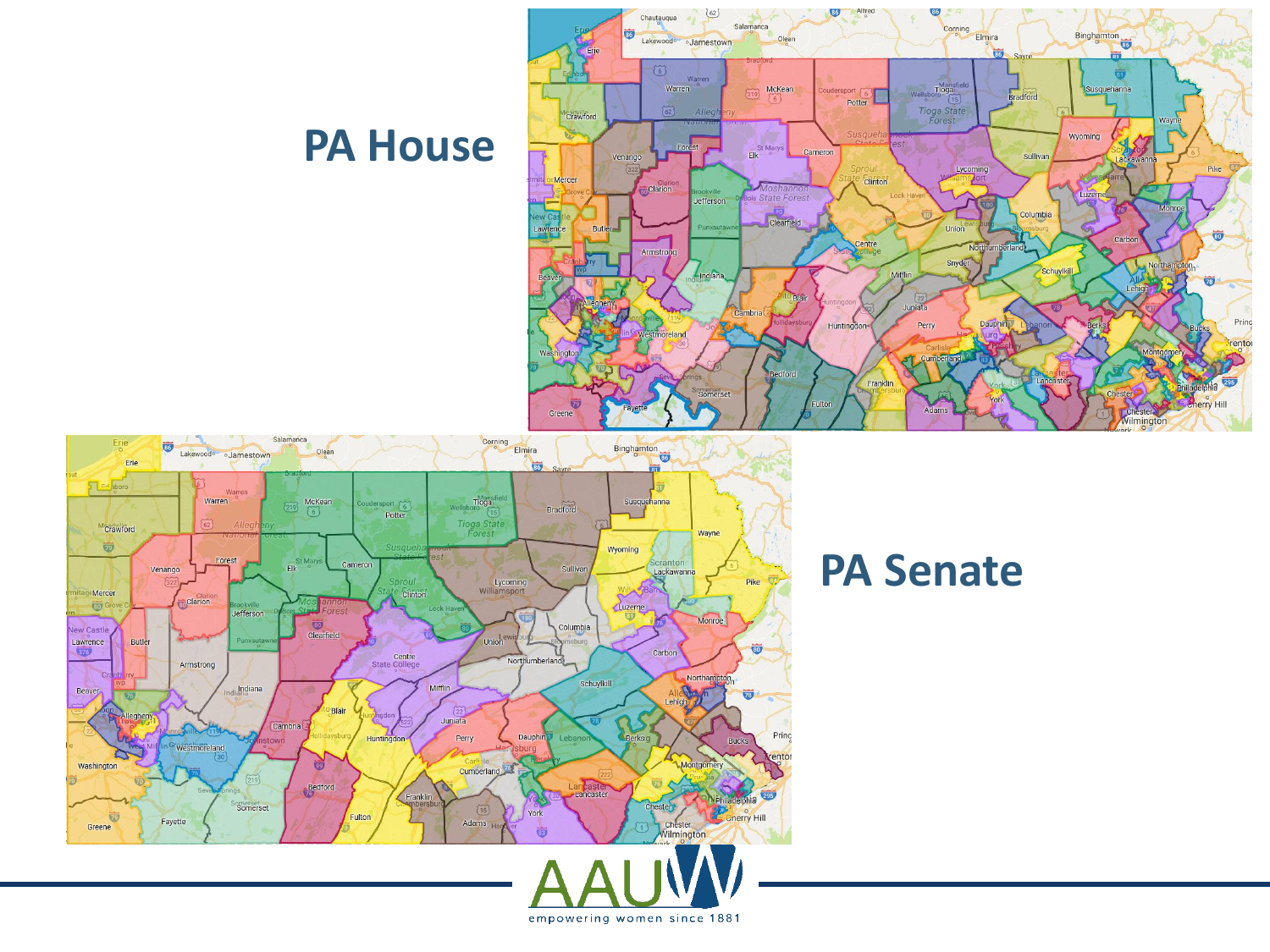## **Democracy means voters choose their politicians. Current Pennsylvania law lets politicians choose their voters.**

- Legislators work behind the scenes with no oversight or standards for fairness.
- They use mapping technology and big data to profile voters, and use that information to pick exactly who they want in or out of a voting district.
- They accept money from parties, super PACs, and outside interests, which all target PA because we are a populous swing state with lax campaign finance laws.
- They can and do draw whatever boundaries will maximize their influence, minimize their accountability, and keep their seats in office secure.



**GERRYMANDERING**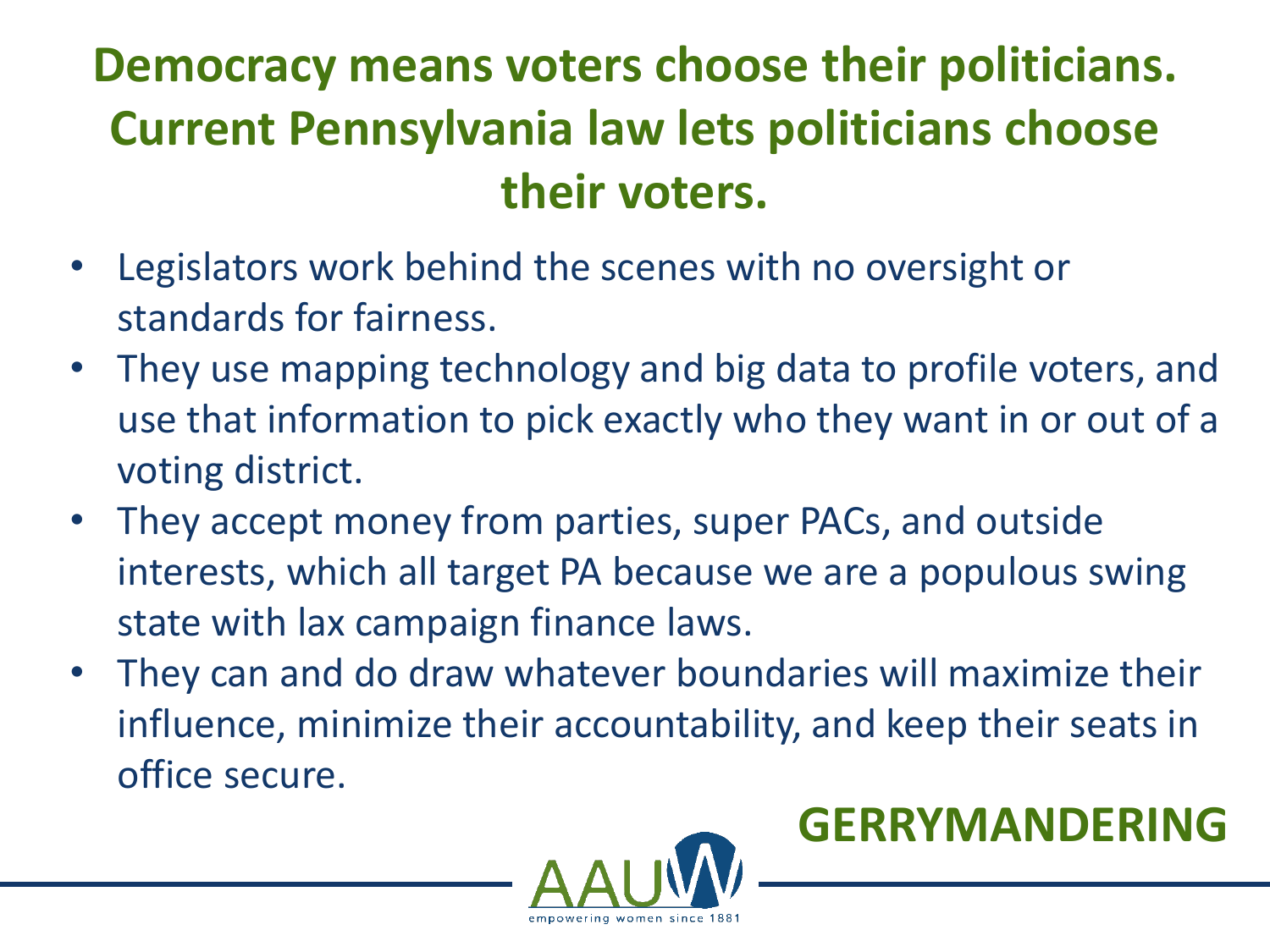### **Gerrymandered districts give voters less voice and less choice, and we get polarization instead of problemsolving in Harrisburg and Washington.**

- **Your vote counts less.** Gerrymandering means politicians listen to party leaders and pressure from outside interests, rather than the people. Gerrymandering uses techniques like "packing" and "cracking" to target voters from a particular group, such as voters from the opposite party or minority or low-income voters, to reduce their influence.
- **We get fewer options at the ballot box.** Competitive elections keep politicians accountable. But in the 2016 general election, incumbents ran unopposed in almost half of PA House and Senate races. Many voters feel understandably frustrated, so they disengage—which adds to the vicious cycle of unaccountability.
- **Politicians lose civility and can't solve problems.** When districts are designed to protect incumbents, new faces and new voices are kept out of office or discouraged from running at all, and those in office feel no need to play nice. There are lots of important problems we simply can't fix if we don't have a functional democracy.

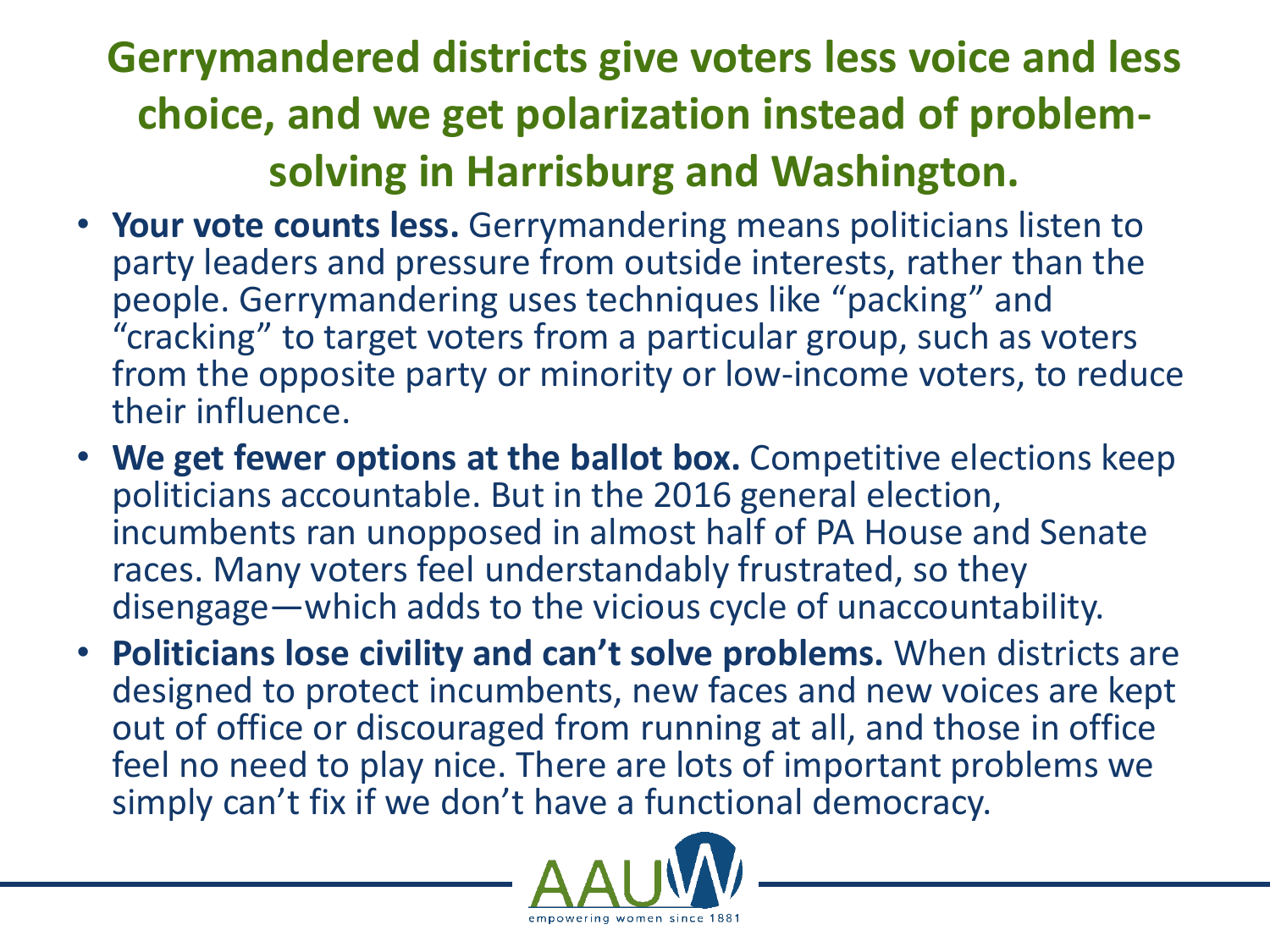### **WHAT WE CAN DO**

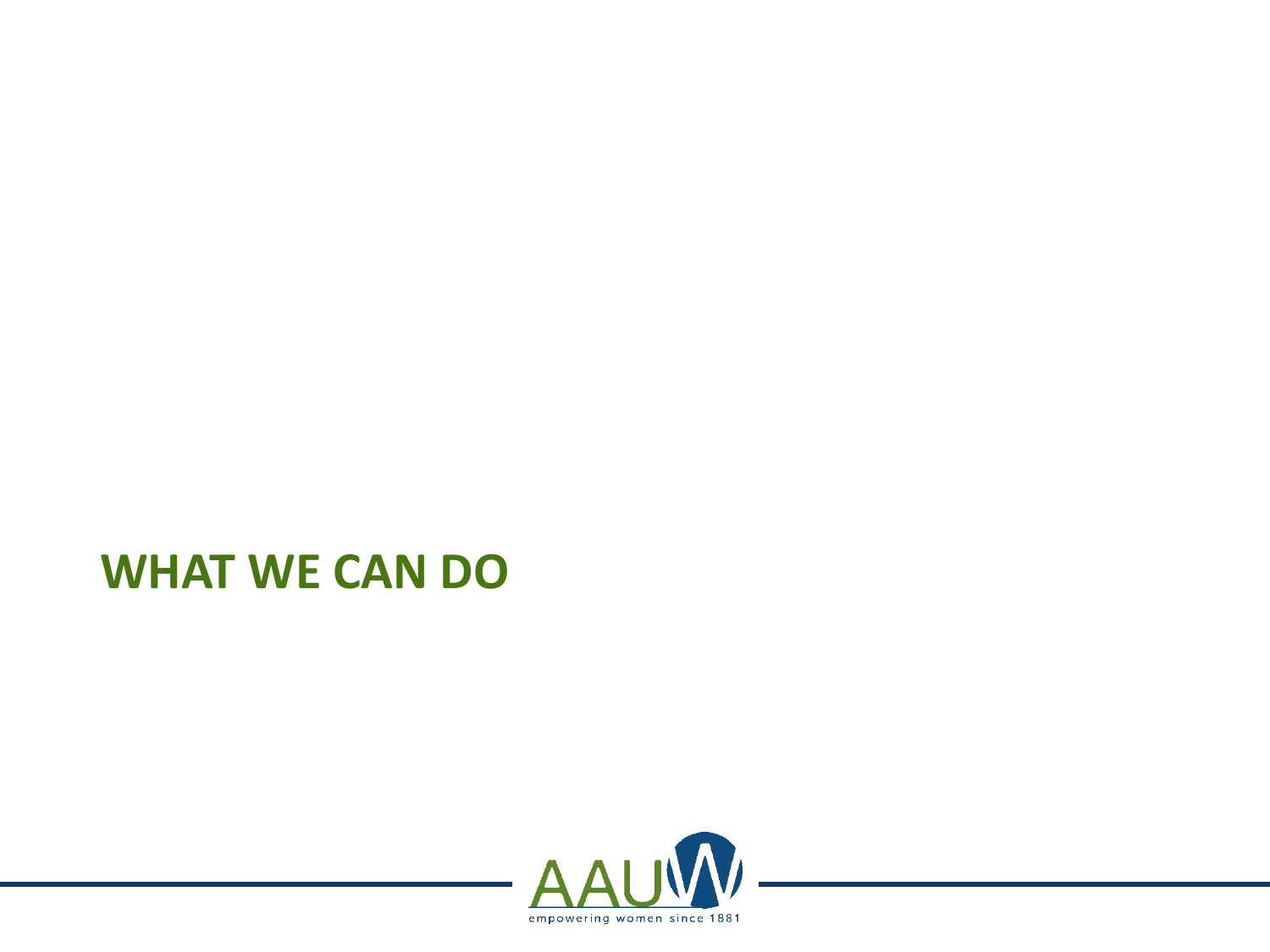### **Fair Districts PA**



- Advocates amending the PA Constitution to establish an independent citizens commission
- Awareness, interest, and structure increasing exponentially
	- Local groups in 50 counties
	- Over 25,000 petition signatures
	- 200 municipalities passed resolutions
	- 32 endorsing organizations

**AAUW-PA became endorsing organization in October 2016**

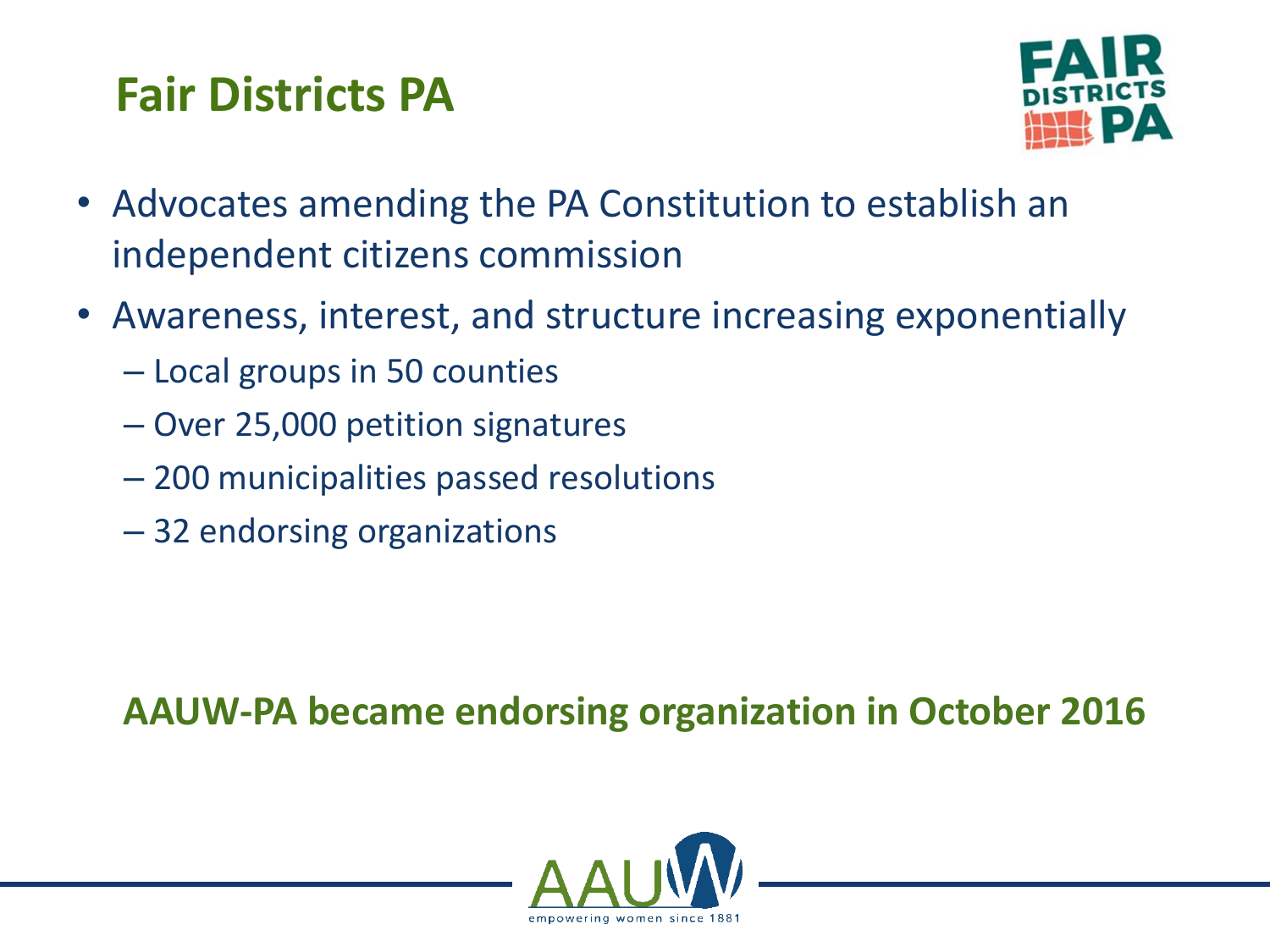## **Constitutional Amendment Process (Article 11)**

- Identical bill must pass both Chambers in two consecutive legislative sessions
	- 2017-2018 legislative session before **June 30, 2018**
	- 2019-2020 legislative session
- Public Notifications required after each passage in both Chambers
	- Three months before next general election
		- Required notification no later than August 6, 2018
		- Required notification no later than August 3, 2020
- Ballot November 3, 2020

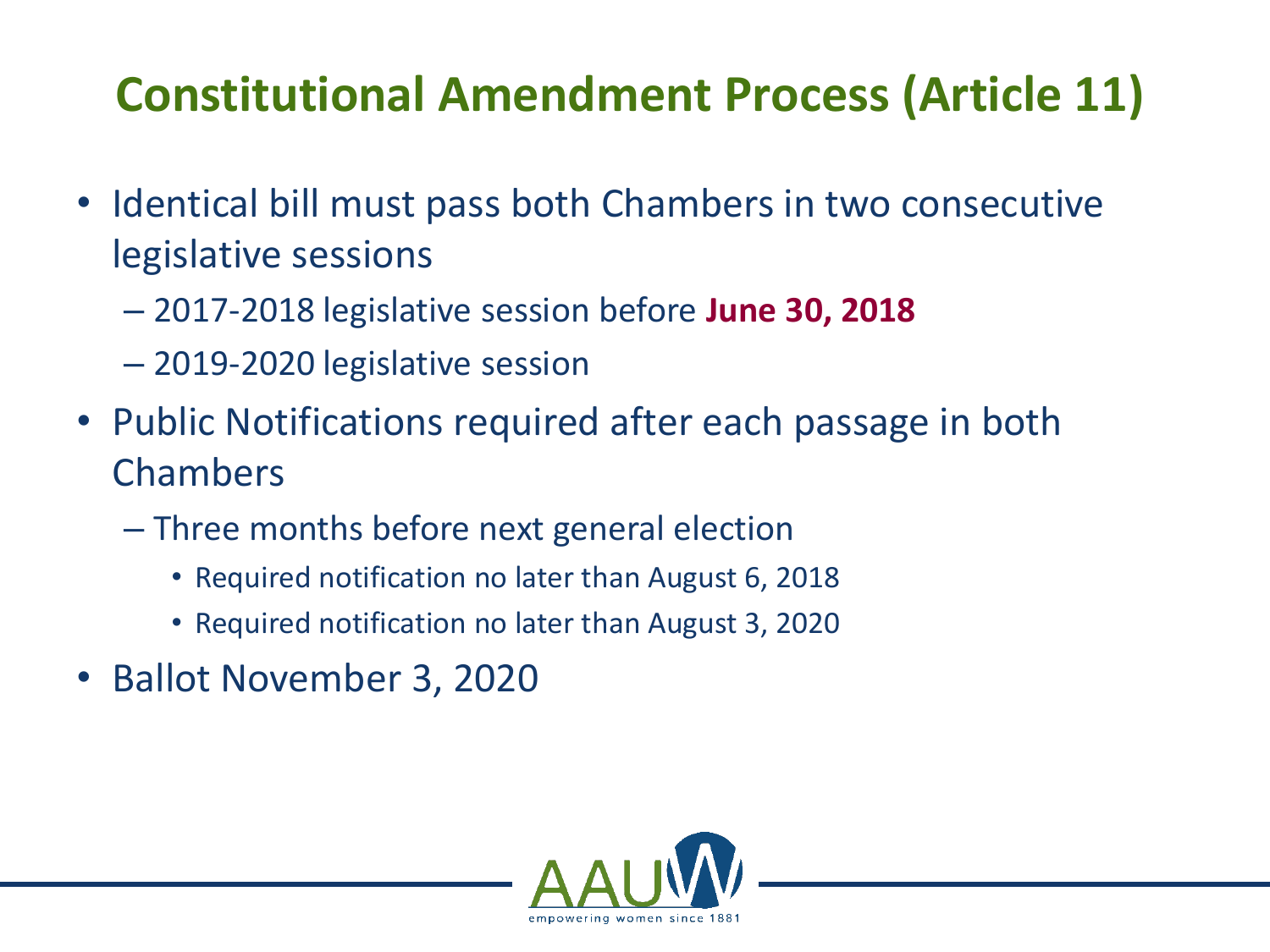### **Legislation Supported by Fair Districts PA**

#### • **PA Senate Bill 22**

- Bipartisan proposal introduced by Senators Lisa Boscola, a Democrat, and Mario Scavello, a Republican, in February 2017
- 21 Co-sponsors (13 Democrats; 8 Republicans)
- Senate Government Committee Hearing on March 27, 2018

#### • **PA House Bill 722**

- Bipartisan proposal introduced by Representative Eric Roe, a Republican, and Representative Steve Samuelson, a Democrat, in April 2017
- 110 Co-sponsors (72 Democrats; 38 Republicans)
- Pushing for House Government Committee Hearing

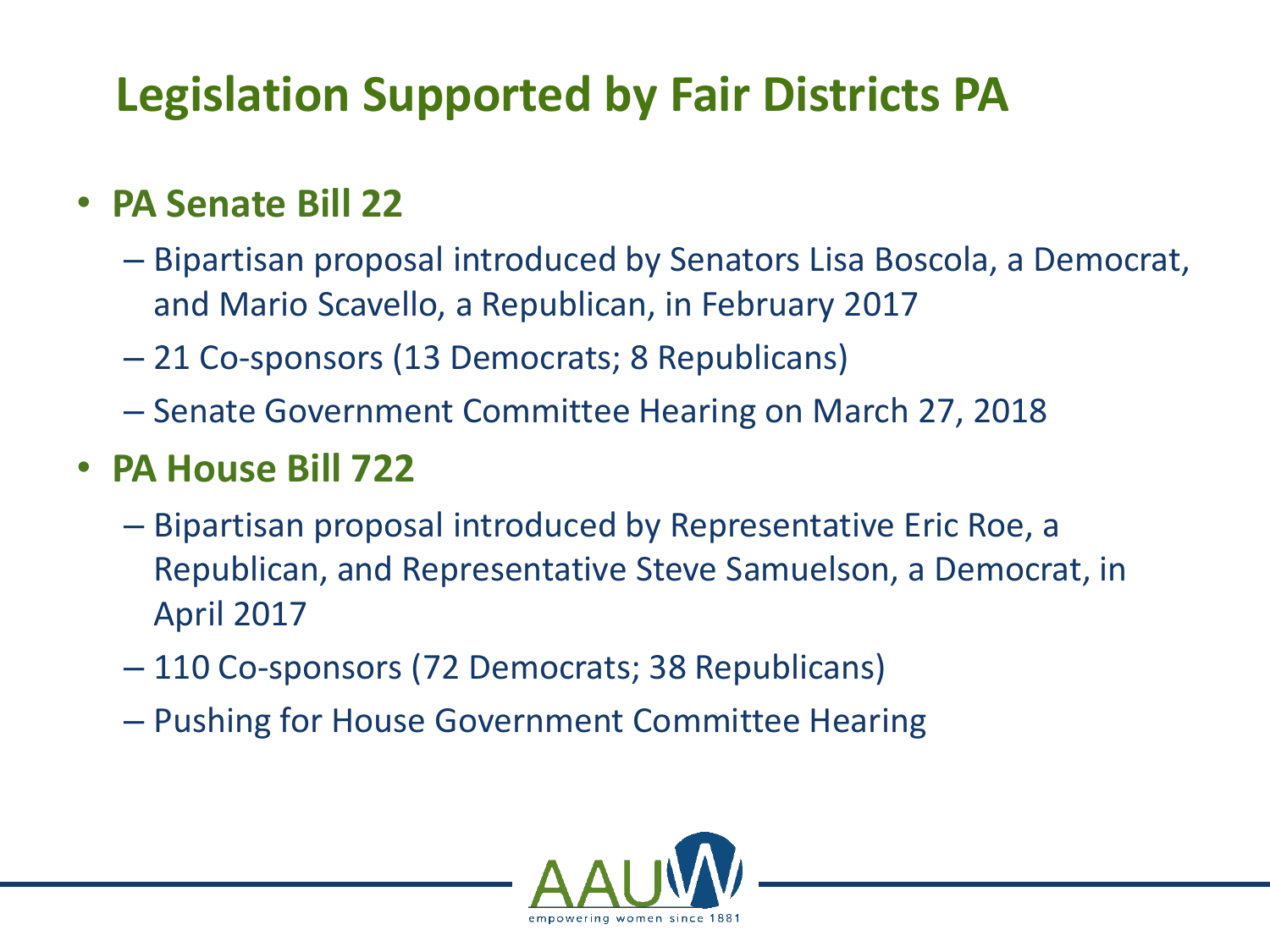### **Independent Citizens Commission**

- 11 members, selected at random by the Pennsylvania Secretary of State from three pools of qualified candidates:
	- 4 members who are registered with one of the largest two political parties
	- 4 members who are registered with the other of the largest two political parties
	- 3 members who are unaffiliated or registered with a minority party
- The commission would be:
	- **Independent:** No current or recent elected officials, candidates, political party officials, or their aides or spouses would be eligible. Legislative leaders from both houses and parties would be able to strike a designated number of candidates from each pool.
	- **Transparent:** The commission would establish transparent procedures, follow a strict timetable, and provide meaningful opportunity for public input prior to drawing plans and again before adopting final plans. All information would be available on a publicly accessible website.
	- **Impartial and ethically bound**: When developing new district boundaries, the commission would not be allowed to consider prior election results, the party affiliations of registered voters, or the addresses of incumbents or any other individuals.
- This commission would be responsible for developing **all** district maps. Approval of a final plan would then require:
	- At least seven votes
	- At least one vote from each of the three groups
- Once approved by the commission, the new district maps would not be subject to approval by the PA House and Senate or the governor, but any citizen could appeal the maps directly to the Pennsylvania Supreme Court.

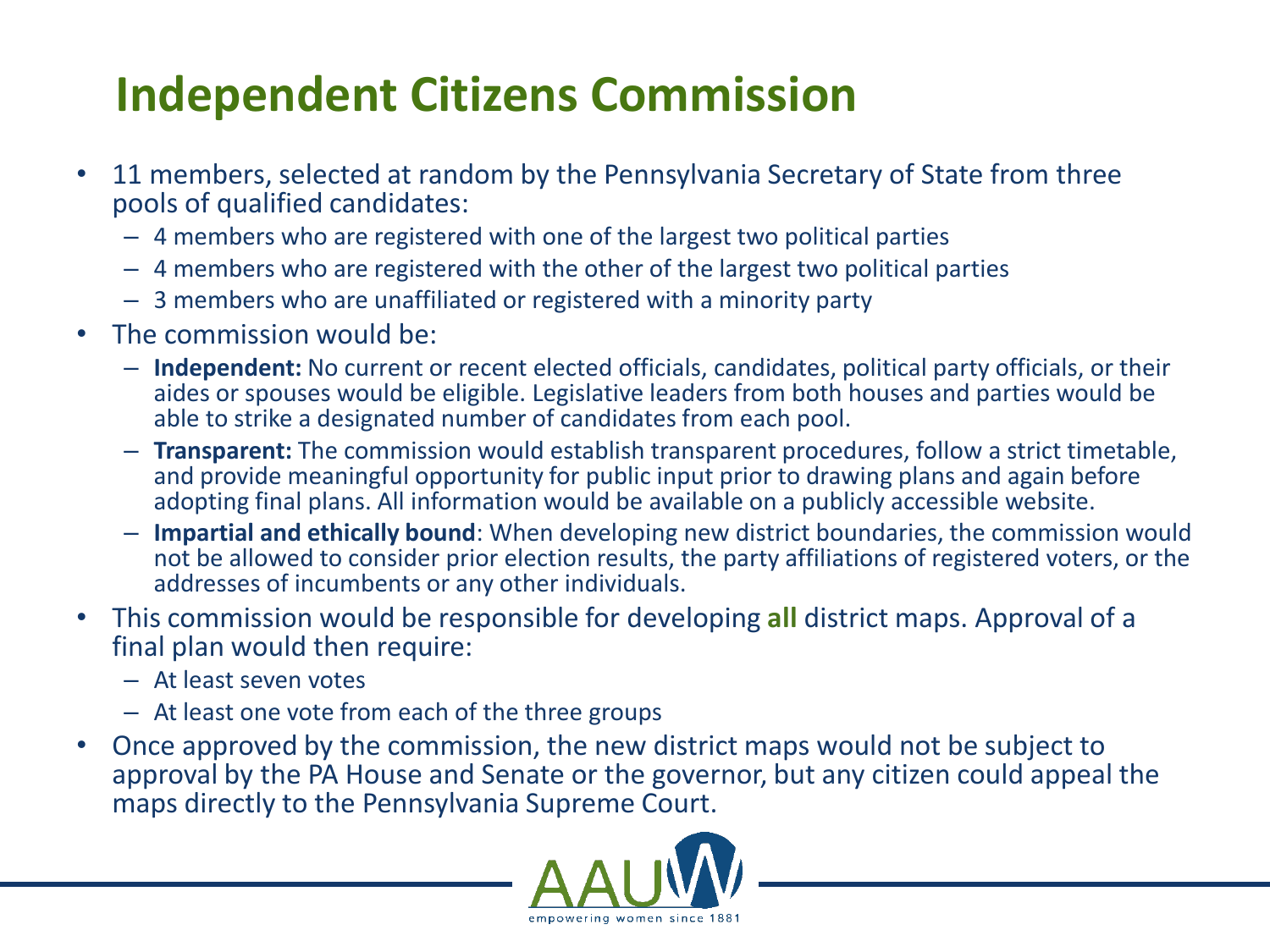### **TAKE ACTION**

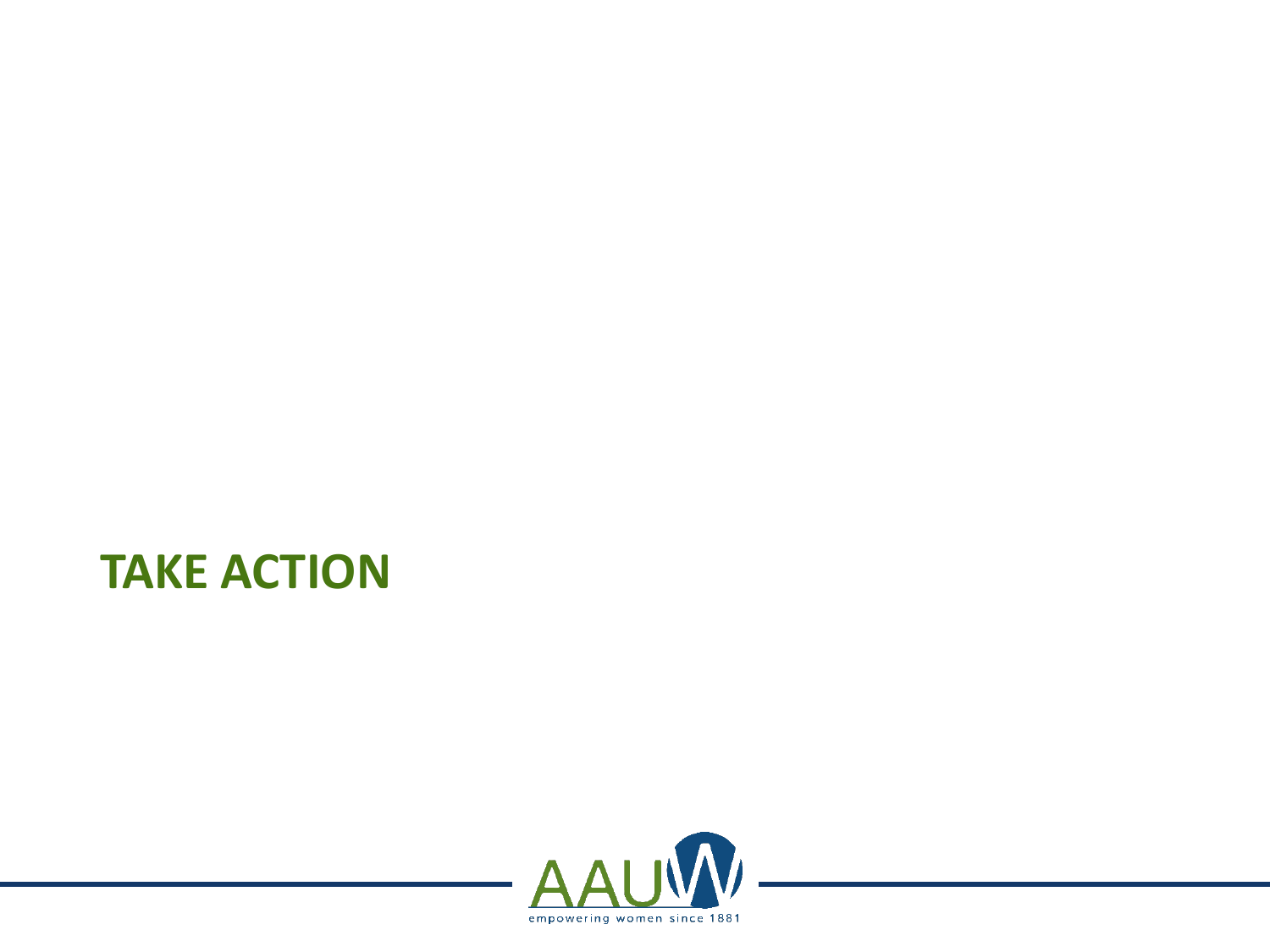### **FairDistrictsPA.com**



**Gather signatures at polling places on May 15th**

https://actionnetwork.org/forms/volunteerfor-democracy-on-may-15

**FDPA website has many ideas for getting involved. Promote to your branch**

#### **SIGN THE PETITION NOW**



Asking state legislators to support redistricting bills SB 22 and HB 722

- Don't let "I've never done that before" silence your voice
- You will find everything you need to conquer your fears

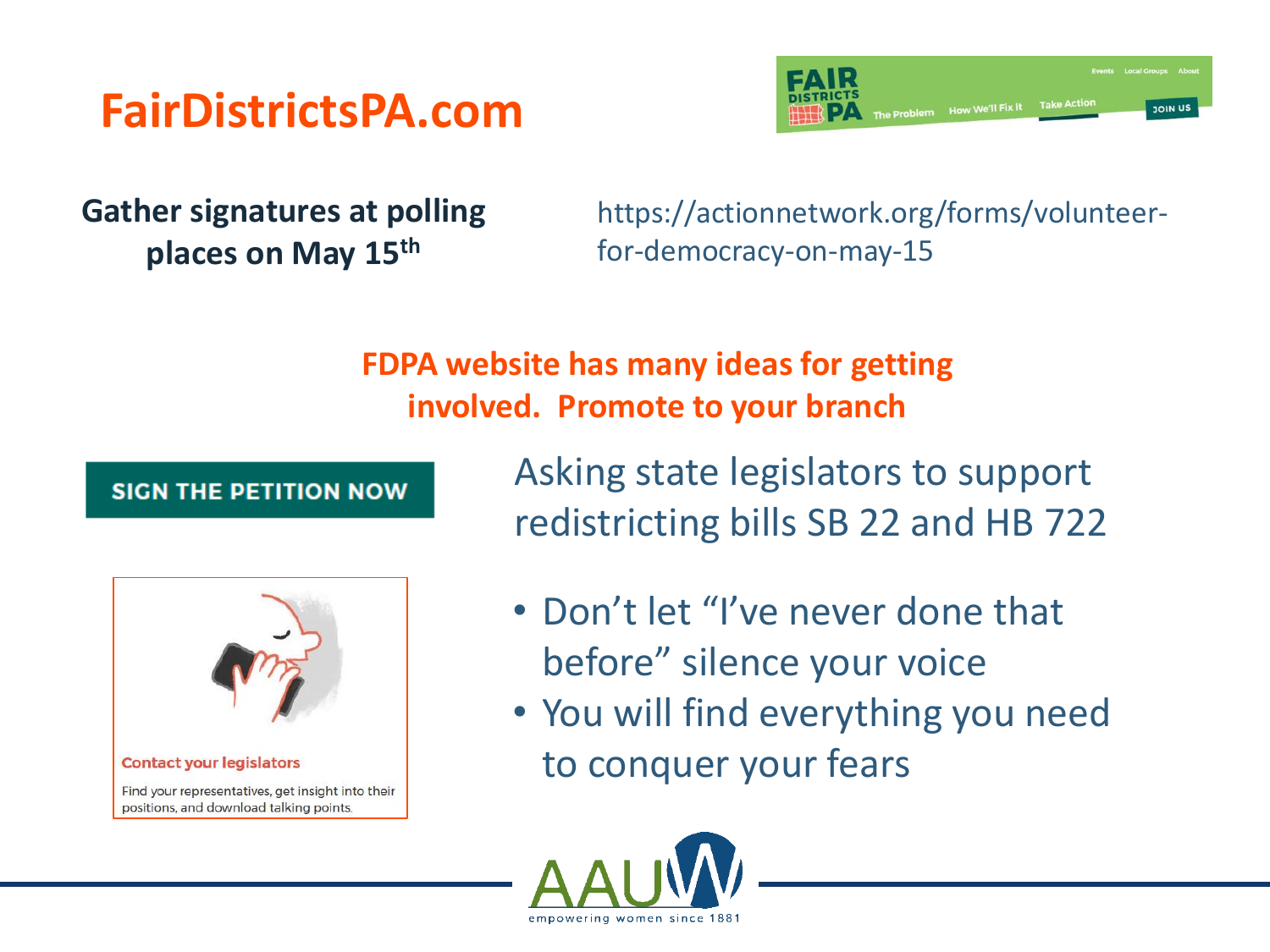### **FairDistrictsPA.com**













#### **Donate**

We're a volunteer-led organization. Donate now to support our education or our advocacy work.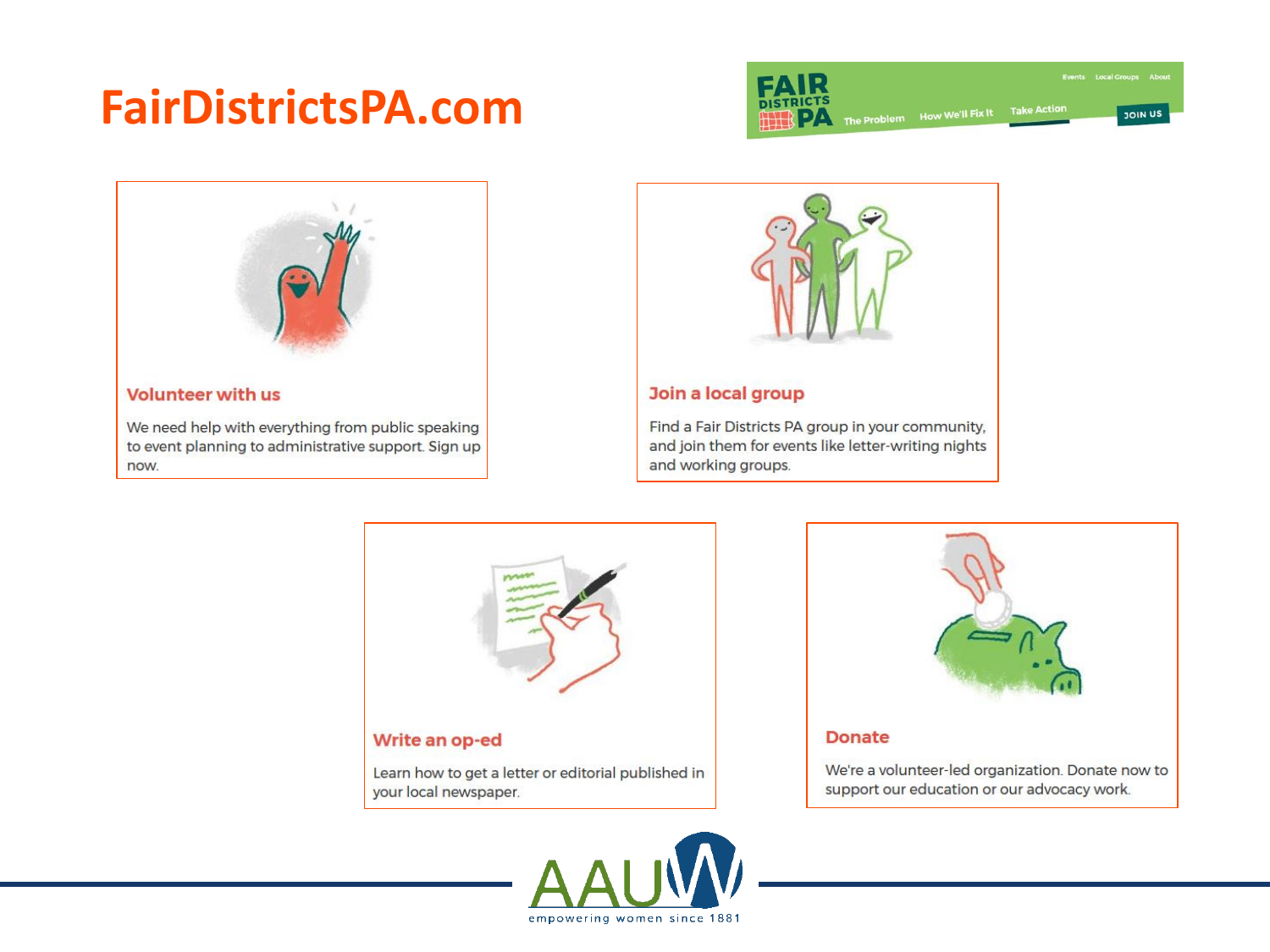### **Work with FDPA for an Event or Branch meeting**

- They are the subject experts
	- Request a speaker on their website
	- Develop relationship with local FDPA organization
- Ten branches can offer advice
	- 2016-2017
		- Erie
		- Johnstown
		- Valley Forge
	- $-2017-2018$ 
		- Beaver Valley
		- Carlisle
		- Harrisburg
		- Lansdale
		- Lower Bucks/Makefield Area/NEMCO
- Advocacy in a Box page for ideas
	- https://aauw-pa.aauw.net/redistricting-reform-advocacy/

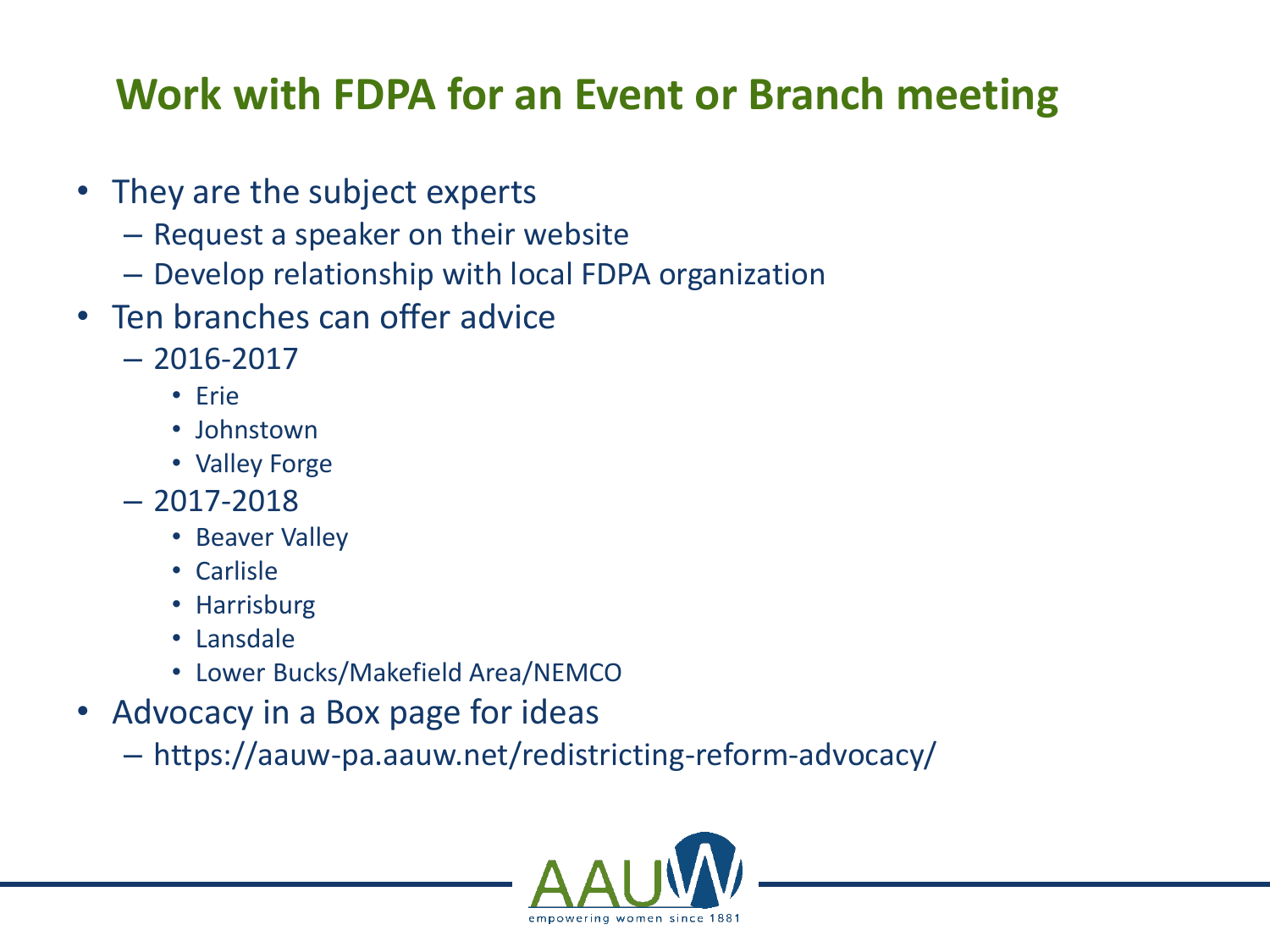### **Draw the Lines**



#### **A Statewide Public Mapping Competition to Engage Citizens in Fixing the Bug in the Operating System of Democracy**

- A multiyear, nonpartisan civic education and engagement project managed by The Committee of Seventy
	- Based in Philadelphia, Seventy is a 113-year old nonpartisan, nonprofit advocate for better government in Philadelphia and Pennsylvania.
- Using a free, open-source platform called District Builder
	- Put the same digital tools that political pros use to gerrymander districts into the hands of citizens of all ages across the Commonwealth
- Contests held twice a year -- school-age, college, and adult divisions
- Launch Fall 2018 with Congressional contest

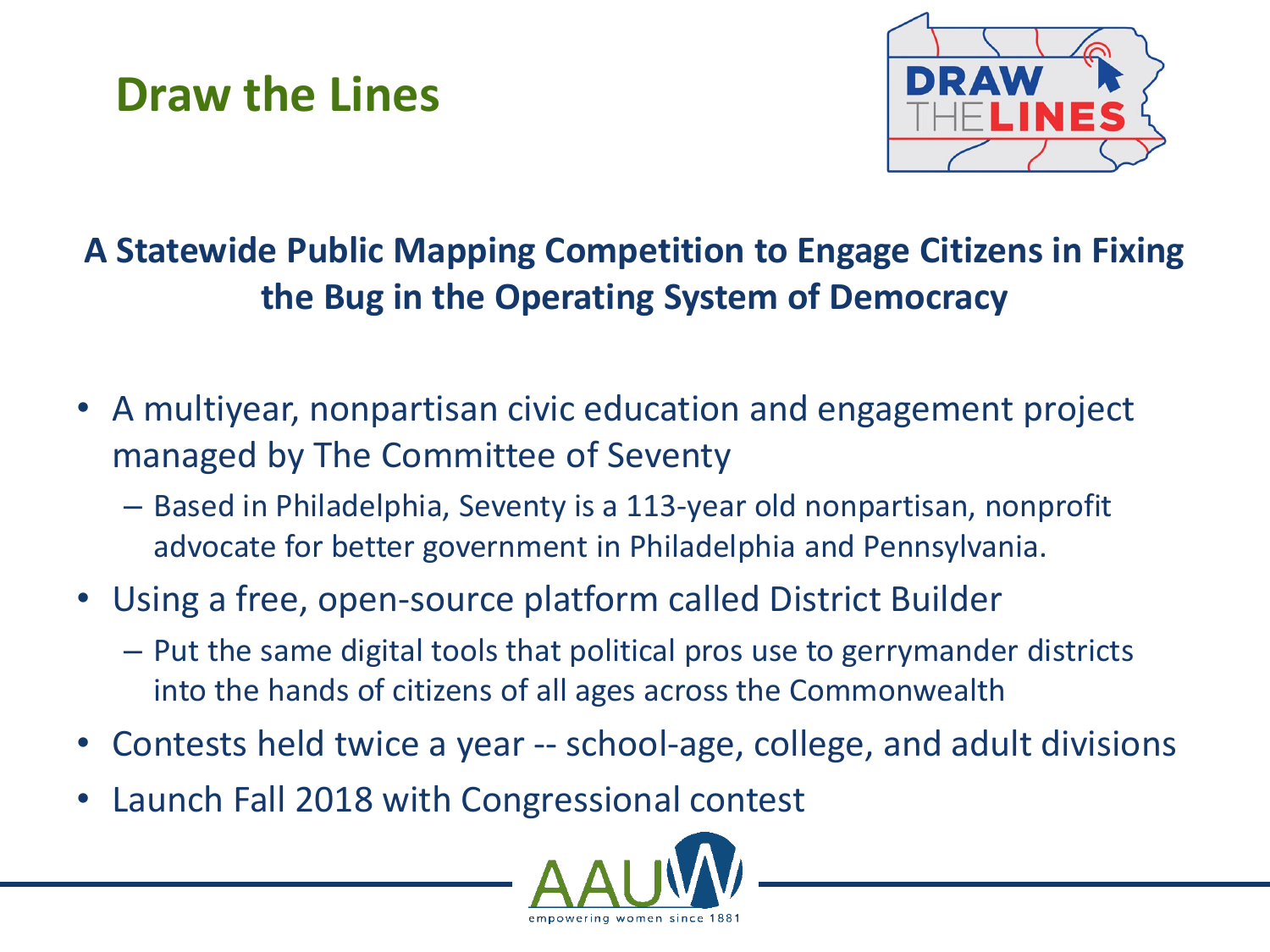### **Hold a Community Event**



- AAUW-PA signed on as an endorsing organization
- This is a terrific vehicle for you to hold a community event
	- Introduce AAUW to a broad audience in your community
	- Work in coalition with FDPA or other organizations
- Can start planning for Fall 2018 Congressional contest
- State Senate contest will be sometime in 2019
- DTL is standing up local coordinators
	- Schedule events in their region
	- Be the subject matter experts